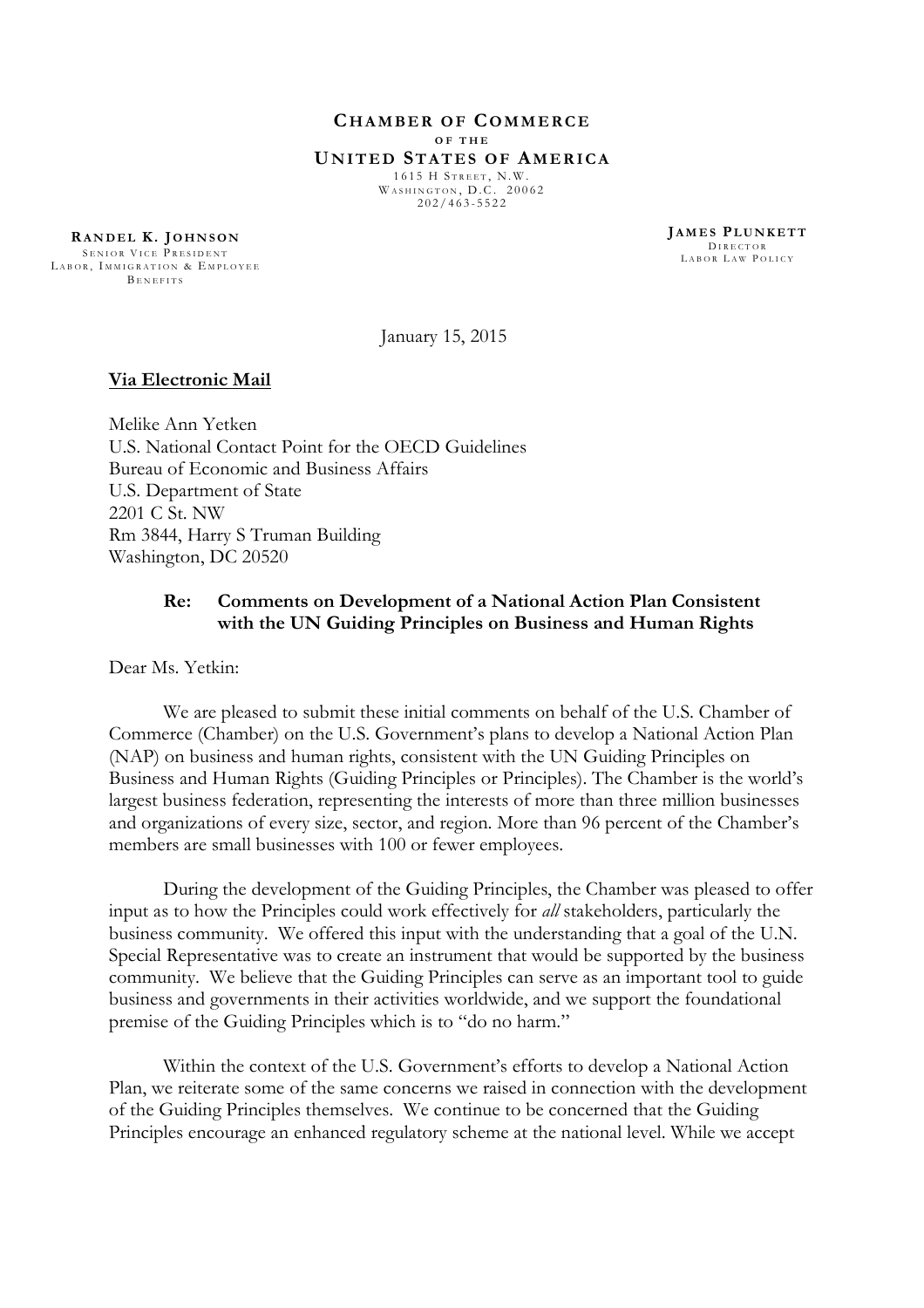the fact that a certain amount of regulation of business by governments is a reality, we also believe that an appropriate balance should be struck between regulation by governments, and permitting business to operate independently. We do not support a premise that business will not respect human rights without a comprehensive regulatory scheme to force it to do so. The very purpose that underlies the Guiding Principles is to give business certain tools to achieve the common goal to "do no harm" in a manner that best suits the individual enterprise. We hope you pay particular attention to this during the process of developing the NAP. We also hope that in developing a NAP, you take into consideration regulatory and legislative realities that exist today, and that such a plan be established within that framework.

Although scheduling conflicts precluded our attendance at the December 15, 2014, initial consultation in New York, it is our understanding that some of the matters covered included "company reporting on social risks, land rights and agricultural investments, the extractive sector, trade and investment agreements, and the financial sector."<sup>1</sup> The potential coverage of such a wide array of issues would seem to contemplate and encourage the very enhanced regulatory scheme that gave us cause for concern with the Guiding Principles in the first place. As such, we wish to note the Chamber's desire to participate in the process and offer informed feedback as the discussions unfold.

We look forward to participating in further NAP stakeholder sessions, particularly in the meeting which will occur this spring in Washington, D.C. We further anticipate providing more substantive comments on the NAP as the drafting process evolves. Thank you for your attention to this matter.

Sincerely,

Randel K. Johnson Senior Vice President Labor, Immigration and Employee Benefits

for Palos

James Plunkett **Director** Labor Law Policy

<sup>1</sup> *See* Clifford Chance, "US Government Holds First Consultation on National Action Plan on Business and Human Rights," posted December 19, 2014, available at

http://www.cliffordchance.com/briefings/2014/12/us\_government\_holdsfirstconsultationo.html